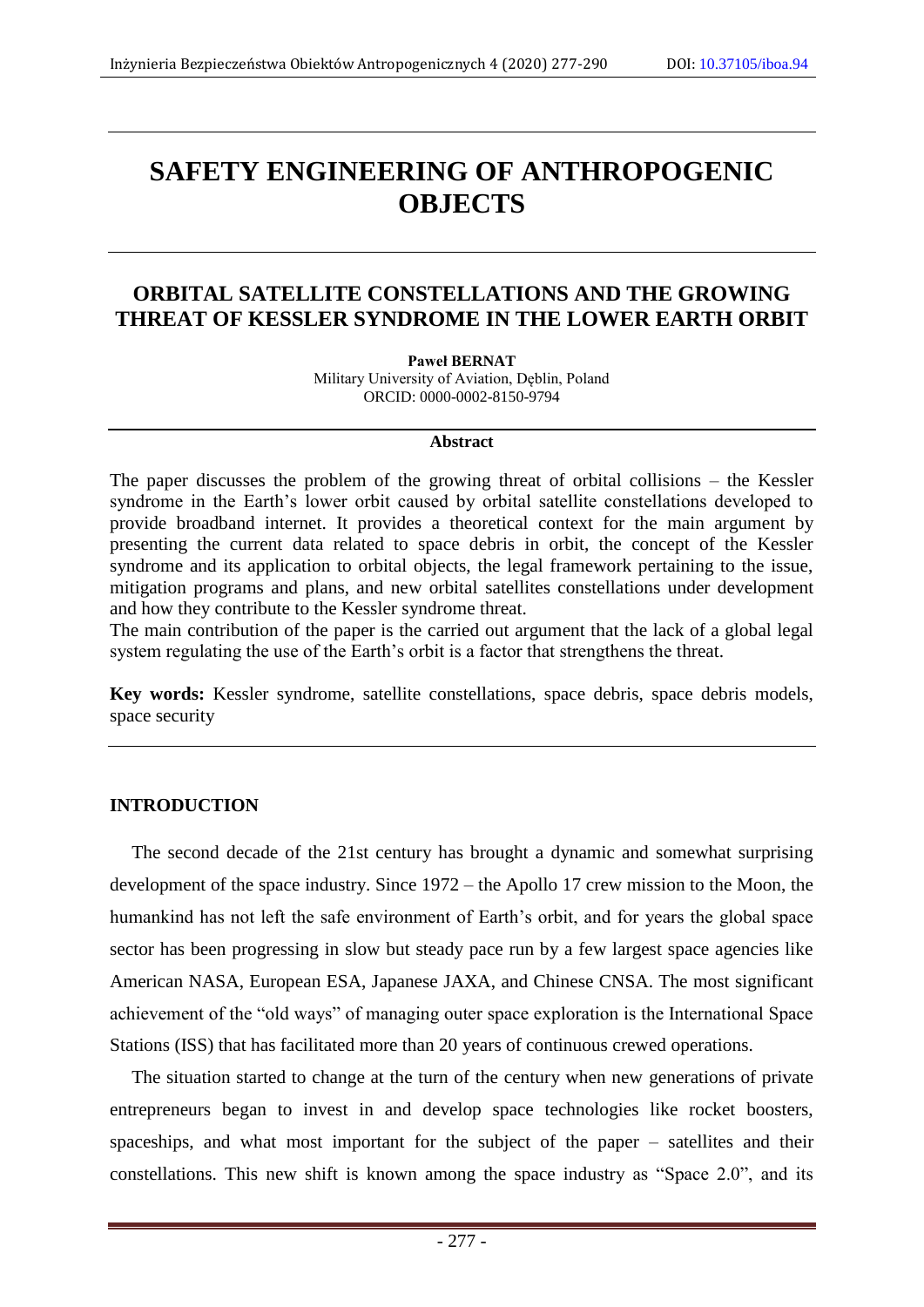emergence is dated around 2000-2002 when the companies like SpaceX, Blue Origin, and Virgin Galactic were established. (Pyle, 2019). The real change, however, came in 2012 when the first SpaceX commercial mission was successfully launched to the ISS (NASA, 2012).

Since then, the participation of the private sector in the space industry has skyrocketed, especially in the United States. Today, SpaceX is the only entity that provides reusable rockets (first stage and fairings) that is capable of vertical launch and landing. Their current flagship rocket – Falcon 9 has carried out 23 successful missions in 2020 (SpaceX, 2020) and another four are planned for December of that year (Weitering, 2020). Moreover, thanks to Crew Dragon spaceship developed by the company, Americans have regained this year the capacity of sending astronauts from their own soil after nine years of buying the seats on Russian Soyuz capsule. SpaceX is now in the process of building a communication satellites constellation that will be addressed and analyzed in the paper.

Nowadays, in the space industry, we witness a very productive cybernetic feedback look between the development of space technologies, the democratization of those technologies, and a substantial reduction of prices. The latter is even more significant if we compare the cost of launching cargo into orbit now and 20 years ago – Falcon 9 is over ten times cheaper than Space Shuttle (Jones, 2018). This, of course, directly translates into the mass and number of objects that we are able to put in the orbit viably. Once the constellations consisting of thousands of satellites were unthinkable, but in the current environment, they become a reality.

Space 2.0 also has brought new threats and challenges in the sphere of national and international security. The increase in launch capacity, among other factors, has led to progressive militarization and weaponization of space and new arms race (Bernat, 2019), which has also contributed to the growing numbers of orbiting objects.

The goal of the paper is to present the argumentation that the threat posed by the cascading collisions in the Earth's orbit (Kessler syndrome) is becoming more severe due to the construction of orbital satellite constellations; the threat that presents a real danger for people during their EVAs and orbital infrastructure, which may bare immediate consequences for safety and security systems on Earth. In order to provide the theoretical context for the above claim, the following issues will be presented and discussed: (1) space debris, (2) the Kessler syndrome, (3) orbital debris models, (4) the legal issues related to space debris and mitigation actions against their proliferation, and (5) the planned and being currently developed orbital satellite constellations and how they contribute to the growing threat of the Kessler syndrome.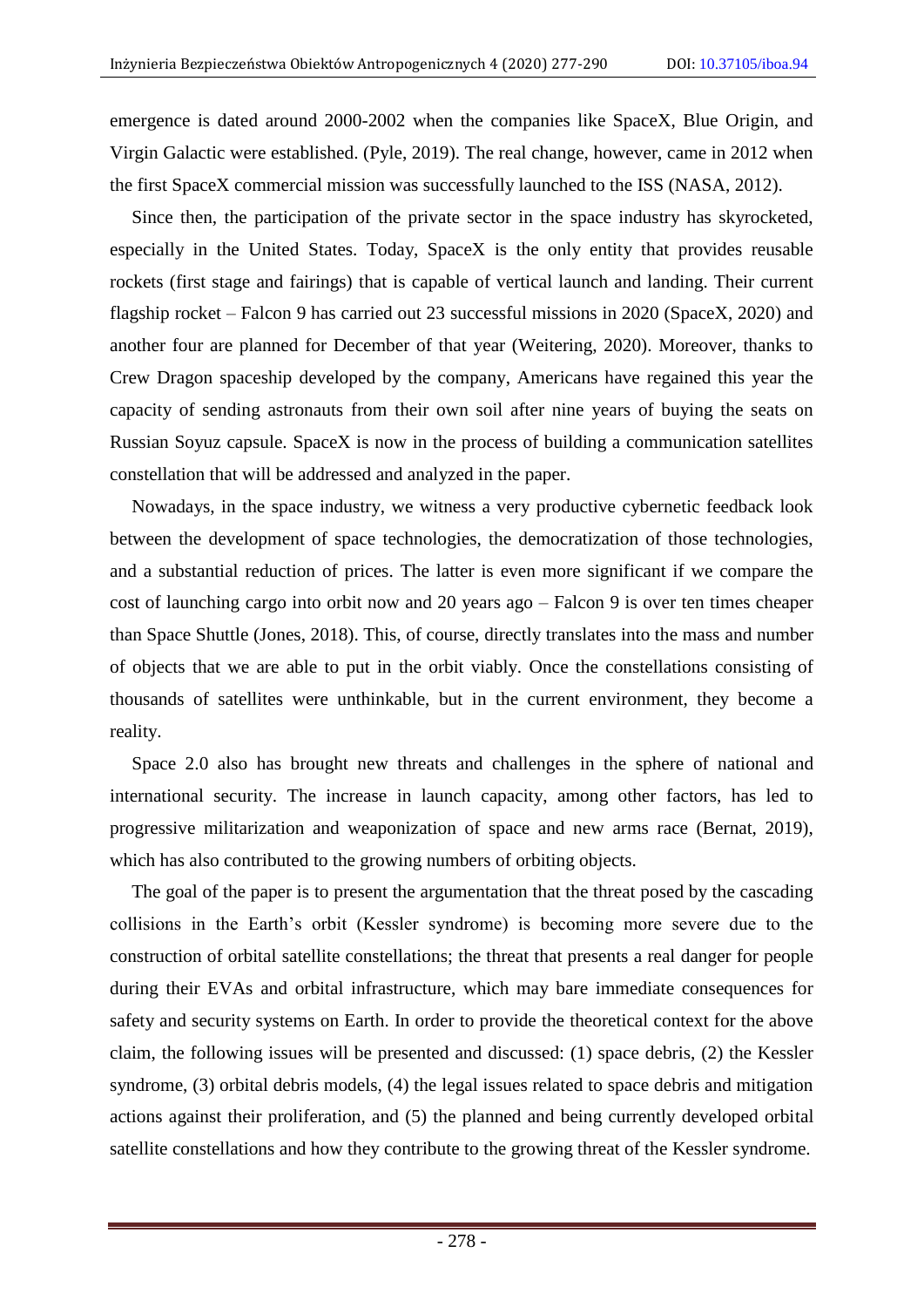The paper does not provide either any new model of space debris evolution, not new mathematical estimates how orbital constellations increase the risk of cascading collisions – its contribution consists in the analysis of the existing data and demonstration that recent development of satellite internet technologies significantly increases the threat of orbital collisions, even more so due to the lack of global legal regulations.

## **1. Space debris**

The Technical Report on Space Debris published by the United Nation Committee on the Peaceful Uses of Outer Space (COPUOS) defines space debris as "all manmade objects, including their fragments and parts, whether their owners can be identified or not, in Earth orbit or re-entering the dense layers of the atmosphere that are non-functional with no reasonable expectation of their being able to assume or resume their intended functions or any other functions for which they are or can be authorized" (UN, 1999, p. 2). European Space Agency (ESA) defines space debris in a similar manner – as "all the inactive, manmade objects, including fragments, that are orbiting Earth or re-entering the atmosphere" (ESA, 2017, p. 1). The definition formulated by the National Aeronautics and Space Administration (NASA) differs from the two above because, apart from human-made orbital objects, it includes into the space debris category the objects of natural origin (NASA, 2008, p. 22) – the meteoroids, i.e. "naturally occurring particulates associated with solar system formation or evolution processes. Meteoroid material is often associated with asteroid breakup or material released from comets" (NASA, 2008, p. 21). Orbital debris, according to NASA, should be understood as "artificial objects, including derelict spacecraft and spent launch vehicle orbital stages, left in orbit which no longer serve a useful purpose" (NASA, 2008, p. 21). For the purpose of this paper, which is the examination of the growing number of potential collisions (between natural and human-made objects) in the Earth's orbit, the NASA definition of space debris will be used.

According to ESA's data (last updated on Nov. 18 2020), since the launch of Sputnik 1 in 1957, there have been 5,990 rocket launches (excluding failures). The number of satellites these rockets have placed into Earth orbit is oscillating about 10,490, from which there are about 6,090 still in space. There are 3,300 satellites in the orbit that are still functioning. ESA estimated that the number of break-ups, explosions, collisions, or anomalous events that resulted in fragmentation is more than 550. ESA further reports that the total mass of all space objects in Earth orbit amounts to above 9100 tons and the number of orbital debris objects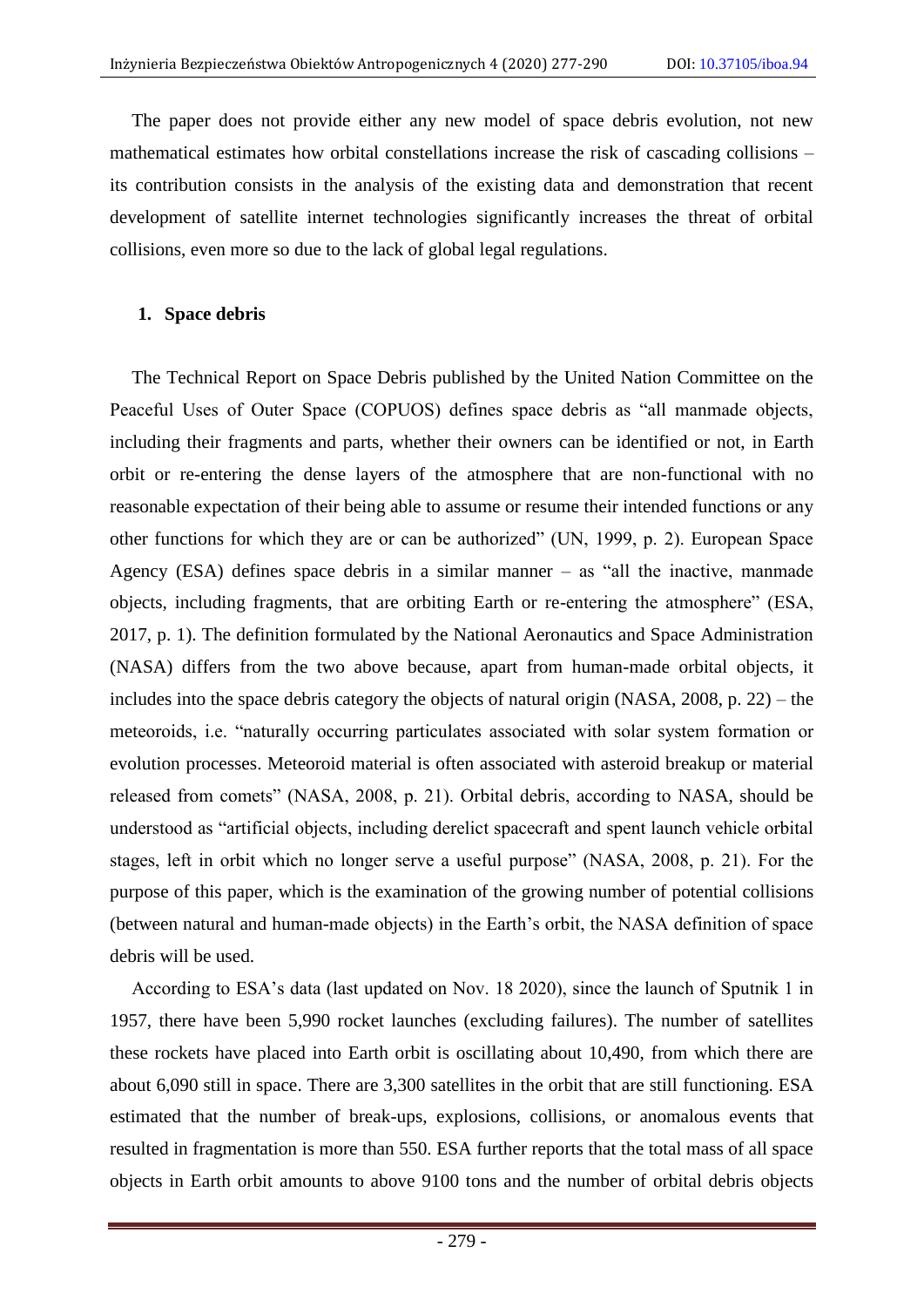(approximated by statistical models) is the following  $-34,000$  objects greater than 10 cm, 900,000 objects from 1 cm to 10 cm, and 128 million objects from 1 mm to 1 cm (ESA, 2020a). Figure 1 depicts the growing numbers of space debris orbiting Earth.



**Figure 1.** *Space debris by object type (Ibrahim, 2020)*

Two most important bodies monitoring space debris are NASA's Orbital Debris Program Office (ODPO) and ESA's Space Debris Office (SDO).

The number of space debris is on the rise. It stems from two facts. First, the number of satellite launches increases, and there is clear trend is that it will continue to do so (Fig. 1.) and every launch generates more debris (even so small as paint flake). The growing tendency is a consequence of both, the emergence of new actors in the space sector like SpaceX or Blue Origin (Space 2.0), and the growth and development of national space agencies. Secondly, we witness continuous miniaturization of satellites, what automatically translates into larger numbers of objects sent to the orbit.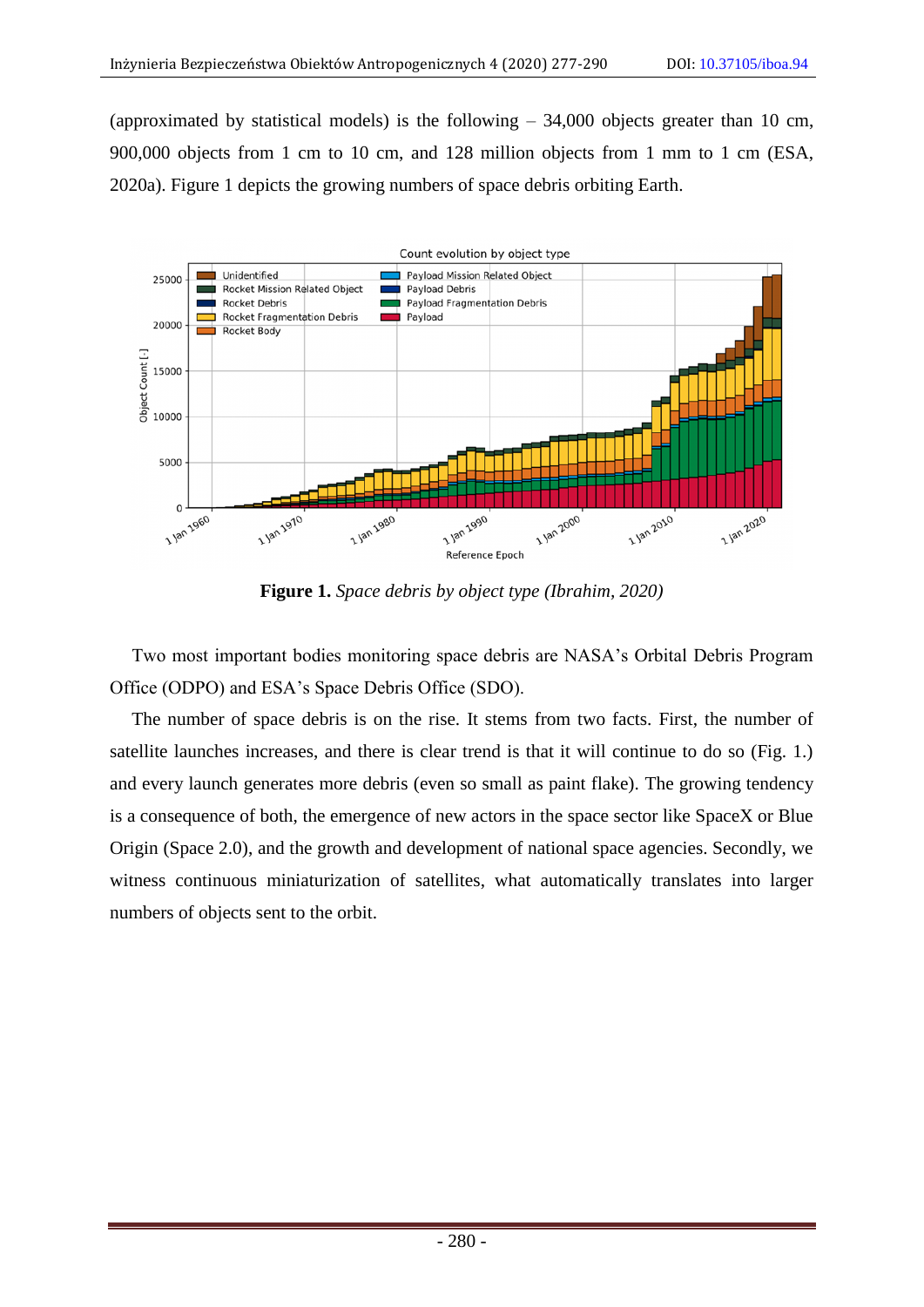

**Figure 2.** *Actual and forecast satellite launchers per year (NATO, 2020, p. 80)*

Using the criterion of the potential threat that space debris generate for potential target and the area of their impact area, they can be divided into three types, namely for (1) orbital operating objects and astronauts during extravehicular activity, (2) infrastructure and people on the surface of Earth, and (3) for future launches to the orbit (Bernat, 2018, p. 437).

## **2. The Kessler syndrome and space debris in the Earth's orbit**

The concept of collisional cascading, later named the Kessler syndrome, did not originate to predict the interaction of orbiting space debris but it was developed by two astronomers – Kessler and Cour-Palais – to describe the process of ring formation around planets, the origin of meteoroids and meteorites from asteroids. In their 1978 paper, Kessler and Cour-Palais entitled *Collision Frequency of Artificial Satellites: The Creation of a Debris Belt* argued that satellite collisions "would produce orbiting fragments, each of which would increase the probability of further collisions, leading to the growth of a belt of debris around the Earth [...]. The debris flux in such an earth-orbiting belt could exceed the natural meteoroid flux, affecting future spacecraft design" (Kessler, and Cour-Palais, 1978, p. 2673). In 2010, Kessler with the team published another paper, which, in more detail, defined the concept of orbital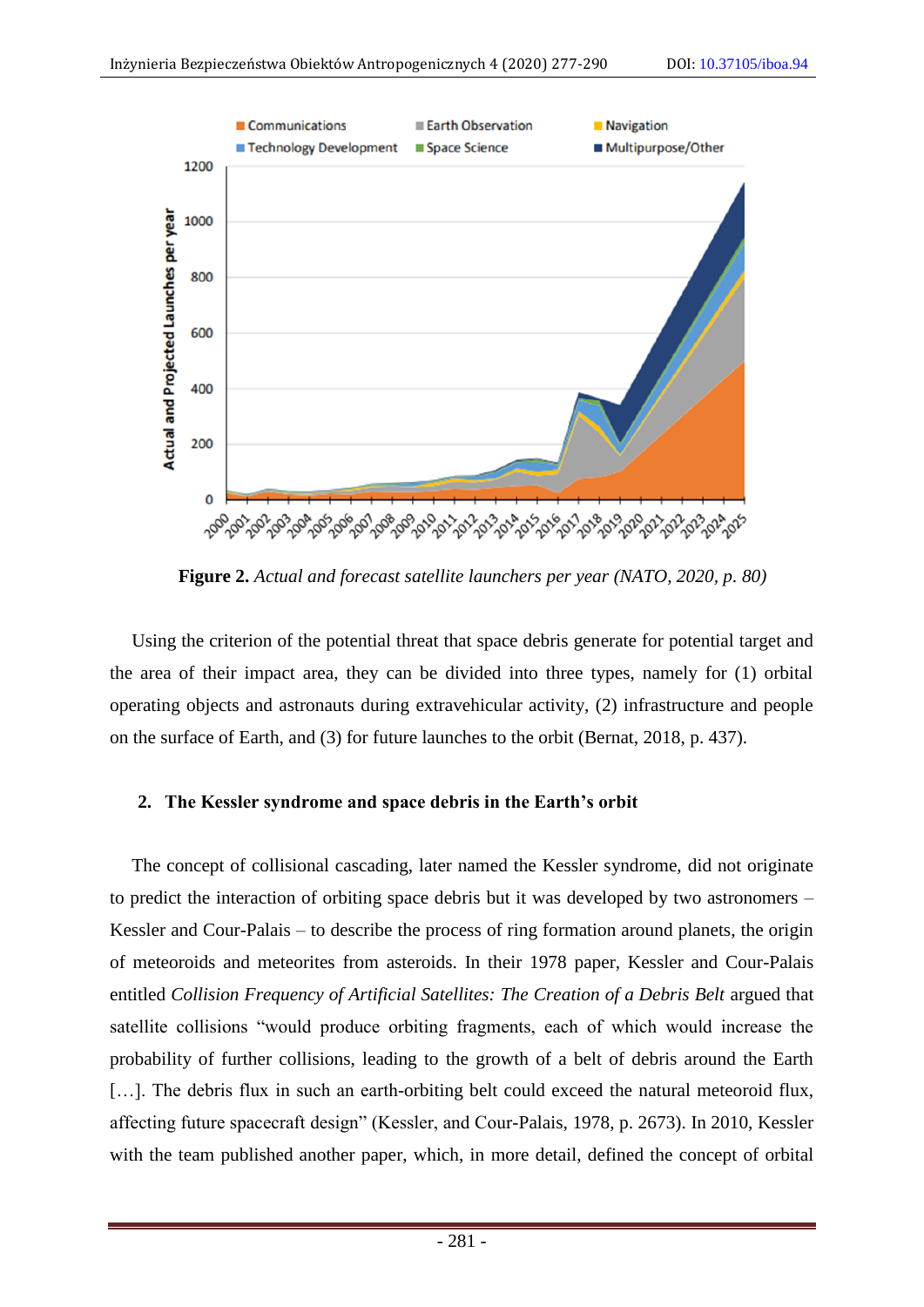collisional cascading and presented its possible implications to future space operations. The Kessler syndrome, in the words of its intellectual father, can be summarized as follows:

Fundamental orbital mechanics predict (with rare exceptions) that any two orbiting objects that pass through the same distance from the objects that they are orbiting about represent an unstable condition. The condition is unstable because the two objects will eventually collide and break up into a number of smaller fragments, creating an even larger number of objects sharing the same distance, and therefore increase the collision rate. The number and size of the smaller fragments depend on the collision velocity, which mostly depends on the orbital inclinations of the objects. (Kessler et al., 2010, p. 48)

The Kessler syndrome, in other words, is based on a simple fact that the more debris there are in orbit, the more collisions will occur and create more debris. Drmola and Hubik, who created a system dynamic model for orbital space debris, call it "reinforcing feedback loops" (2018, p. 30). In their paper, they provide an apt depiction of the process (Fig. 3).



**Figure 3.** *Simplified causal diagram of space debris collisions, where "R" indicates the reinforcing feedback loops (Drmola, and Hubik, 2018, p. 30)*

Kessler and its team predict that in the specific regions of LEO there will be a slow but continuous growth in collision fragments that "will not stop until the intact population is reduced in number (2010, p. 2). The paper is concluded with a value-laden statement that in order to stop the growth of debris we should "obtain near 100% compliance with guidelines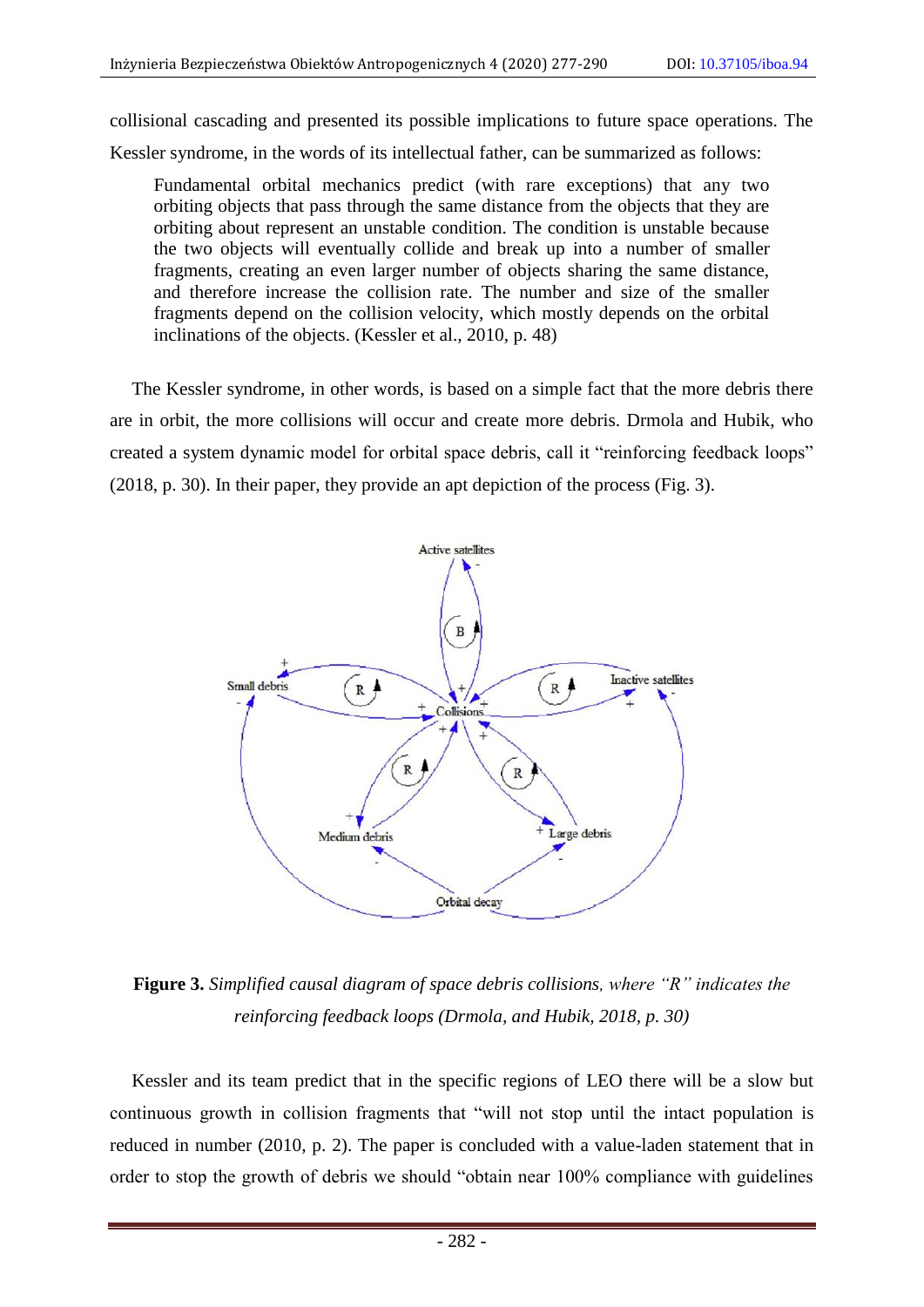[...] and, in addition, [...] retrieve a number of objects that are already in orbit" (2010, p. 14); the invoked guidelines refer to the policies formulated in order to stop or mitigate the threat stemming from orbital object collisions.

# **3. Orbital debris models**

There are several debris models developed by space agencies and academics. NASA currently runs two models – Orbital Debris Engineering Model, ORDEM 3.1 (NASA ODPO, 2019) and LEGEND (NASA, 2020). ORDEM, in a nutshell, is "is appropriate for those engineering solutions requiring knowledge and estimates of the orbital debris environment (debris spatial density, flux, etc.)" (NASA ODPO, 2019). LEGEND, on the other hand, is "a full-scale, three-dimensional, debris evolutionary model that is the NASA Orbital Debris Program Office's primary model for the study of the long-term debris environment projection" (NASA ODPO, 2020). Based on user-specified scenarios, the program is capable of providing multi-dimensional representations of the debris environment. Figure 4 shows "LEGEND-simulated historical LEO environment and results from three different future projection scenarios. Each projection curve is the average of 100 MC runs. The effective number is defined as the fractional time, per orbital period, an object spends between 200 km and 2000 km altitudes" (NASA ODPO, 2020).



**Figure 4.** *LEGEND simulation for LEO environment with no large constellations (NASA ODPO, 2020)*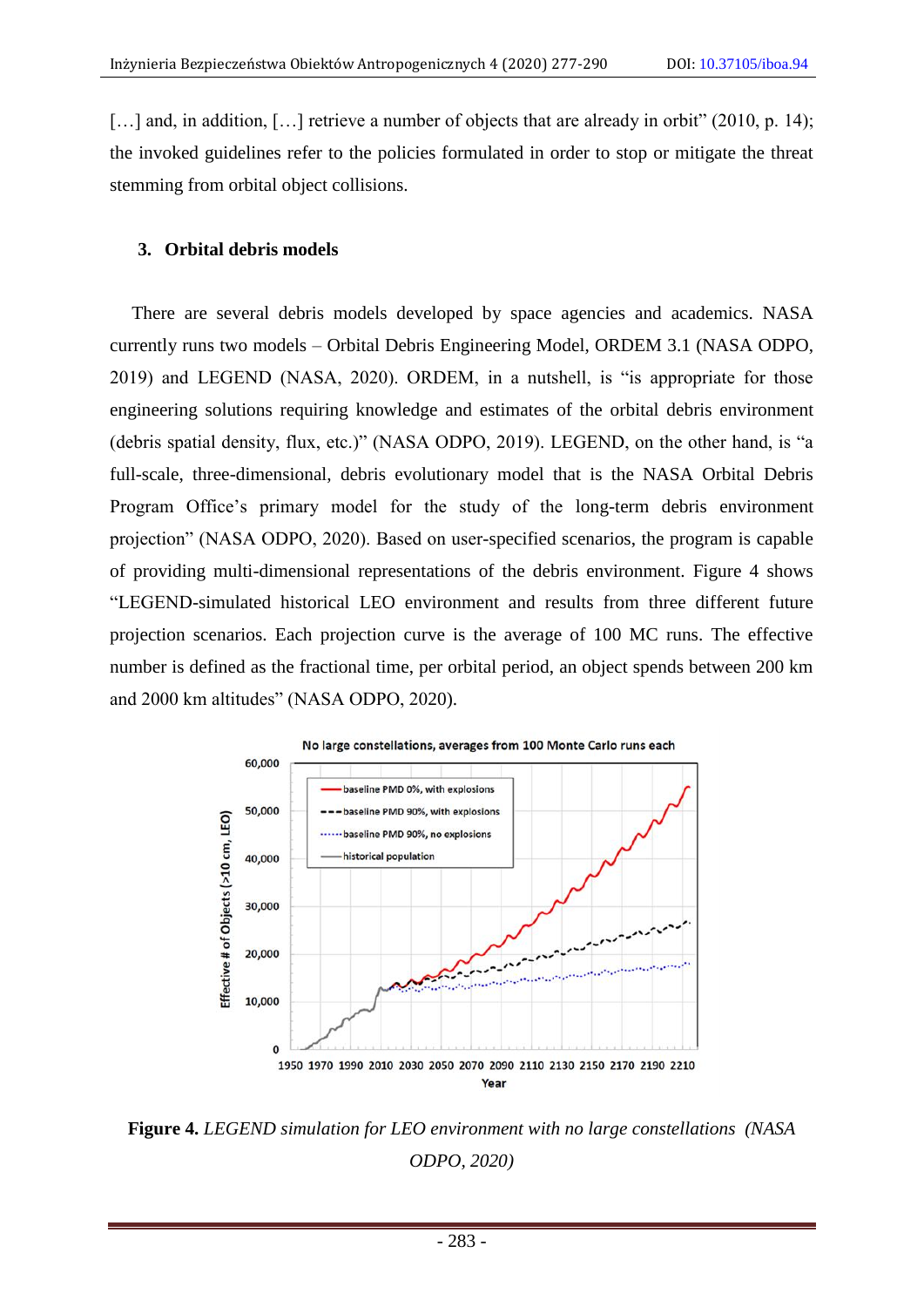ESA has several programs, thanks to which it is able to monitor and predict the threats generated by orbital space debris. For space debris environment modeling two programs are the most important, i.e., MASTER – Meteoroid and Space Debris Terrestrial Environment Reference, Oriundo – On-ground risk estimation for uncontrolled reentries tool and PROOF – Program for Radar and Optical Observation Forecasting (ESA, 2020b). MASTER is the most ESA's most important tool for debris and meteoroid risk assessment. It covers "all debris and meteoroid sizes larger than 1 micrometer, and includes predictions of the space debris environment until 2050" (ESA, 2020b).

Whatever the morel and software used, the number of space debris grow at an increasing race (Fig. 1). There is a clear correlation between launch rate, which according to prediction will be growing year after year (Fig. 2), and the volume of space debris (Adilov et al., 2018, p. 81). Therefore, the threat generating by space debris collisions for people and infrastructure in orbit grows as well.

The above has been common knowledge for decades. Already in 2001, Kessler and Anz-Meador warned that "if the current intact satellite population is maintained, large regions of low Earth orbit will be unstable" (p. 272). In the last 20 years, the amount of space debris has significantly increased, and in consequence, the potential threat.

## **4. The legal context and mitigation actions against space debris proliferation**

The UN Committee on the Peaceful Uses of Outer Space created a set of guidelines, which consist of the following postulates:

- (1) Limit debris released during normal operations;
- (2) Minimize the potential for break-ups during operational phases;
- (3) Limit the probability of accidental collision in orbit;
- (4) Avoid intentional destruction and other harmful activities;
- (5) Minimize potential for post-mission break-ups resulting from stored energy;
- (6) Limit the long-term presence of spacecraft and launch vehicle orbital stages in the low-Earth orbit (LEO) region after the end of their mission;
- (7) Limit the long-term interference of spacecraft and launch vehicle orbital stages with the geosynchronous Earth orbit (GEO) region after the end of their mission. (UN, 2010, pp. 2-4)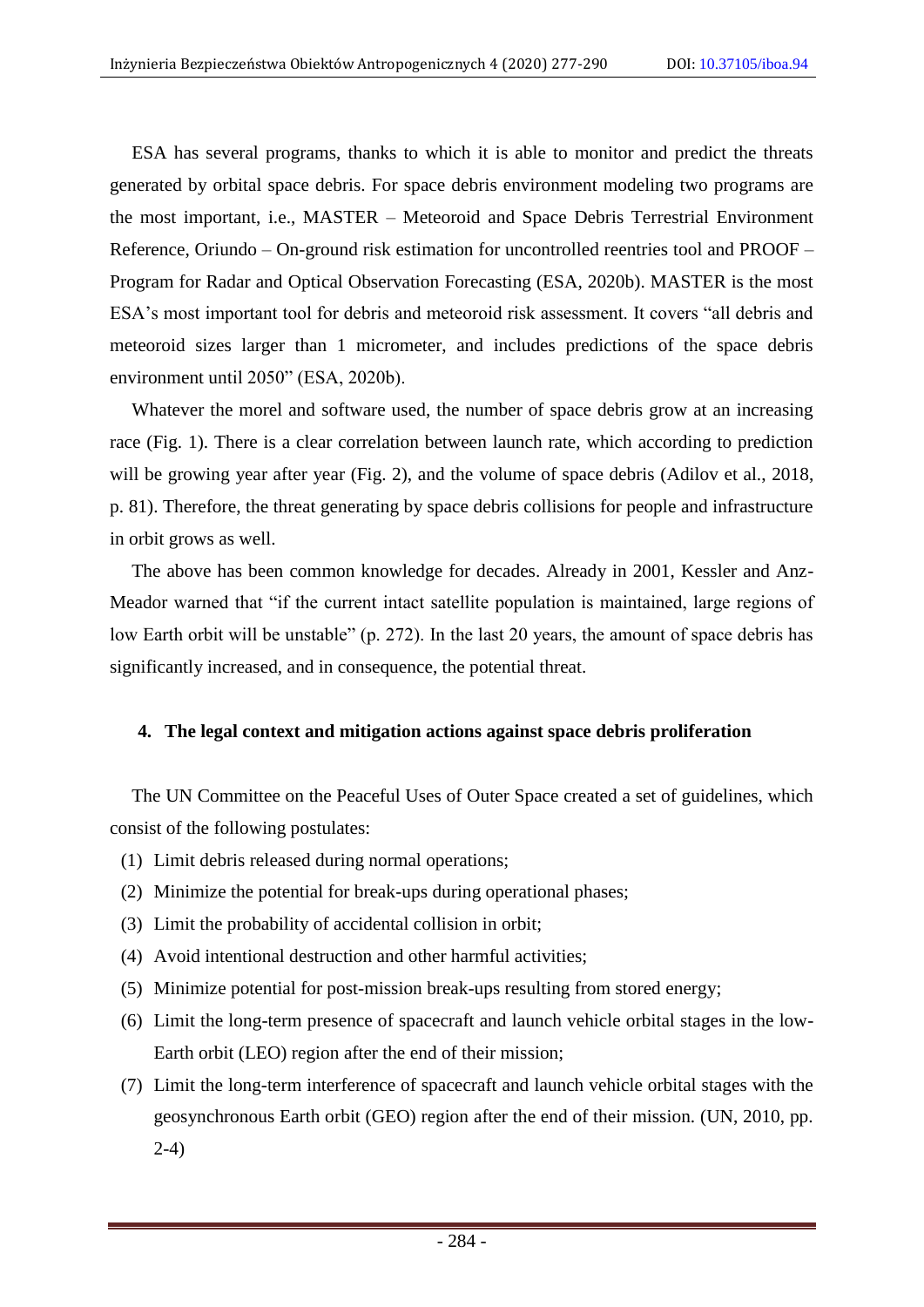It is worthwhile to notice that the above points are guidelines, not laws that would have to be complied with. The current situation is that space exploration and future exploitation is practically unlimited. It means that every state has total freedom to do what they want in terms of technology development, including space weapons and changing their national legal framework so they would allow, for example, future space mining. If there is one constraint still in force, it is a ban on placing nuclear weapons and weapons of mass destruction in orbit, which was established in the Article IV of the Outer Space Treaty from 1967 (UNOSA, 1967). There are many legal interpretations of what is prohibited by the Treaty, which is a consequence of the vague formulation of the Article, which reads the following:

States Parties to the Treaty undertake not to place in orbit around the Earth any objects carrying nuclear weapons or any other kinds of weapons of mass destruction, install such weapons on celestial bodies, or station such weapons in outer space in any other manner. (…) The establishment of military bases, installations and fortifications, the testing of any weapons and the conduct of military maneuvers on celestial bodies shall be forbidden. (UNOSA, 1967)

According to Boothby (2007), the Treaty unequivocally prohibits placing and keeping biological, bacteriological, chemical, and nuclear weapons in orbit. Bourbonniere and Lee (2008) argue that placing conventional weapons, even if they are equipped with nuclear drives, does not break the restriction imposed by the Treaty. They are also of the conviction that if the discussed weapons pass through the orbit on their ballistic trajectory, the law is not broken, although they add the statement that "while an activity that is prohibited by law should not occur, it is facile to argue that what is not prohibited by law should occur" (Bourbonniere & Lee, 2008, p. 901).

In practice, such a wide window of interpretation translates into almost unlimited freedom on the part of countries that have sufficient technological capacity to do so. In summary, (1) the law is unclear – the Treaty, to give one example, uses the notion of weapons of mass destruction, on which there is no consensus and its UNRCPD definition (1977) is too vague in respect to the number of potential victims; the latter is crucial in categorizing potential orbital kinetic bombardment systems as weapons of mass destruction, or not; (2) the United Nations and its agencies have not enough power to impose sanctions on the Treaty's violators.

In the case of space debris regulation, there is no even a legal equivalent to the Treaty of Outer Space – it has become a problem relatively recently. There are guidelines, not laws. Any undertaken mitigation programs are carried out out of the good will of the parties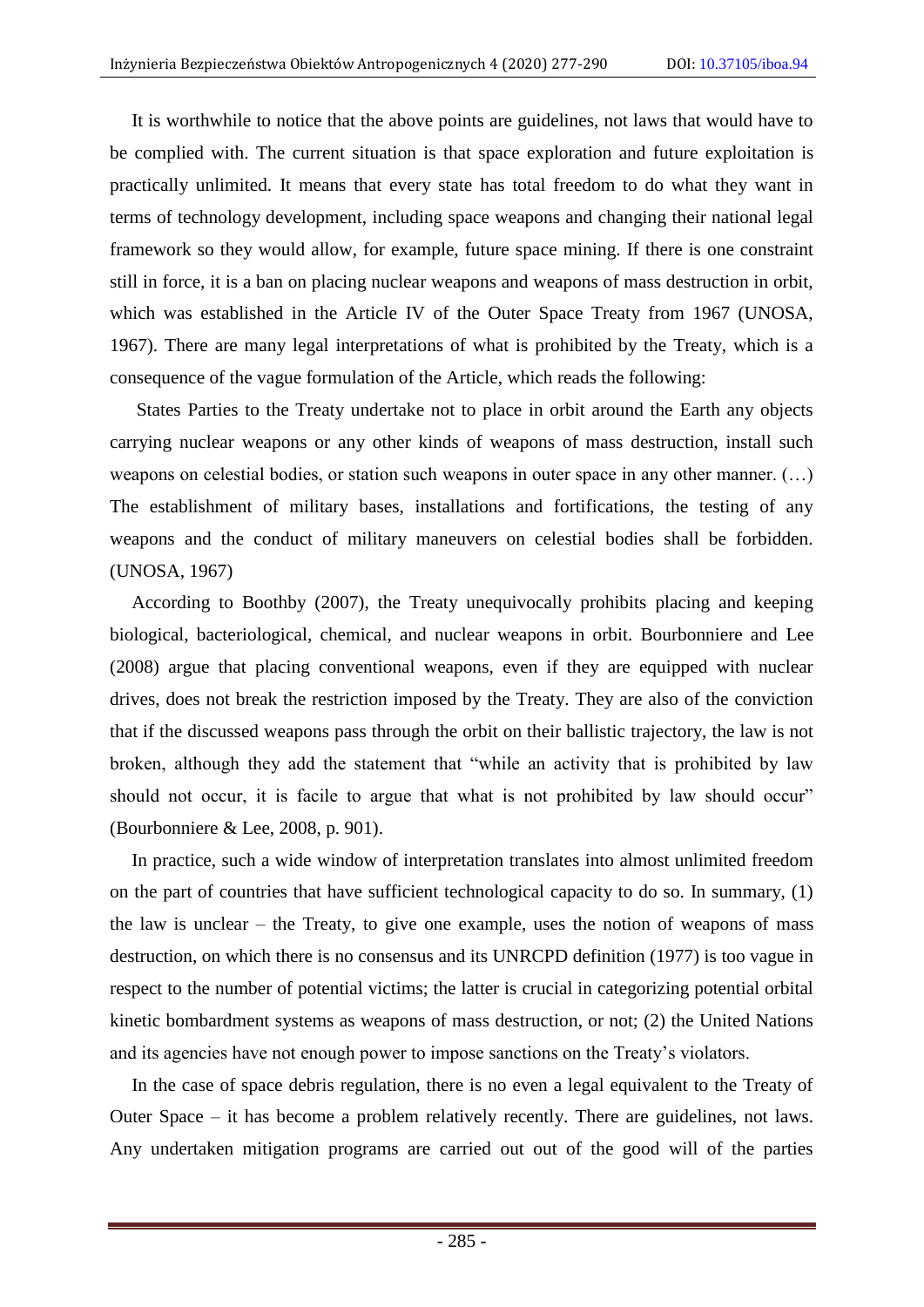involved. In consequence, the amount of space debris in orbit is rapidly growing (Fig. 1.), and the mitigation programs and technologies are developed too slowly and are too small in scale.

## **5. Orbital satellite constellations and the growing threat of the Kessler syndrome**

Space  $2.0$  – the new era of space exploration that we witness now in the 21st century means, in words of Buzz Aldrin, "moving human enterprise into space" (Pyle, 2019, p. xiv). The process of commercialization of outer space has already begun and is not limited to private companies providing technologies and services for national or international space agencies, as it was in the past. On the contrary, private companies from the space sector have now matured to carry out their own independent projects.

As for 2020, SpaceX is a company that serves as the best example – it launches satellites to the orbit, both for state and private contractors, it successfully realized two crew missions to the International Space Station, and is in the process of constructing Starlink satellite constellation that will provide high-speed internet access across the planet.

Each satellite weighs around 260 kg, is equipped with an ion propulsion system, autonomous collision avoidance system, and orbits Earth at approximately 540-560 km altitude (Starlink, 2020). At the beginning of November 2020, more than 860 Starlink satellites were orbiting the Earth (Jewett, 2020). Immediate plans include launching 12,000 satellites, but they assume a potential later extension to 42,000 (Henry, 2019a). Of course, SpaceX has employed, at least declaratively, all necessary measures to keep the space clean – the satellites are equipped with the deorbiting system, and in the event of inoperability of the propulsion system (Starlink, 2020). The orbital collisions are, however, inevitable. As it was shown before, the possibility of collisions grows with the number of orbital objects. Bastida Virgili with the team compared (2016, p. 154-155) orbital debris environment development without and with a large hypothetical constellation consisting of merely 1080 satellites, distributed across 20 orbital planes at 1,100 km altitude (Fig. 5).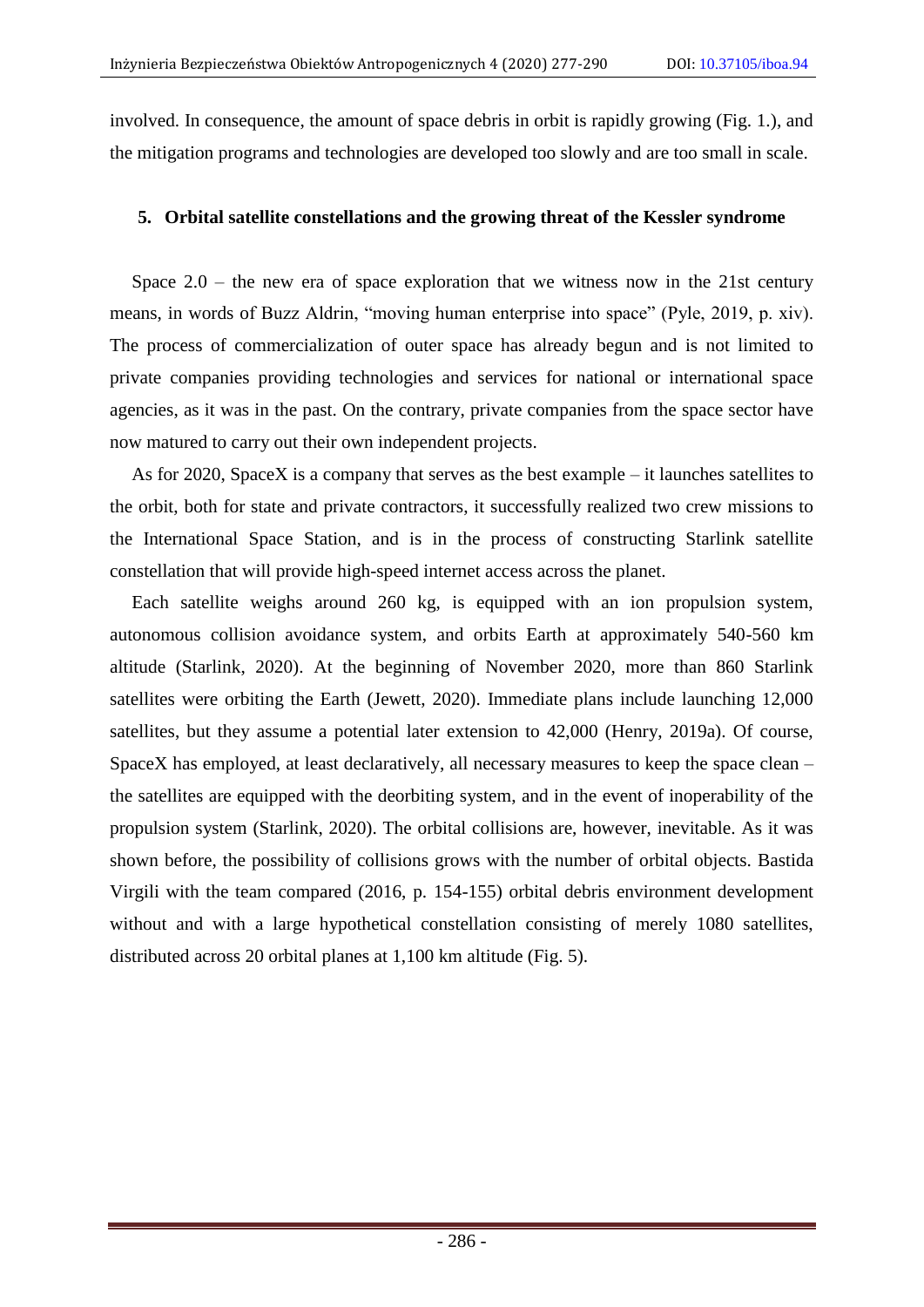

**Figure 5.** *Comparison of long term evolution of the number of objects in LEO with and without the constellation (Virgili et al., 2016, p. 155)*

It has to be noted that although SpaceX's Starlink is the only constellation that is being built in orbit, it is not the only one planned. There are at least a few initiatives aiming at the same goal – to construct internet infrastructure at the Earth's orbit. The planned Kuiper Systems LLC, which is a subsidiary of Amazon and intends to place 3,236 broadband satellites in the LEO, is one of Starlink's biggest competitors (Henry, 2019b). Now, there is even a rivalry between the two companies because Kuiper's lowest orbital shell is planned to be 590 km, with a tolerance of 9 km either above or below (Cao, 2020), which is the altitude of Starlink satellites. Moreover, the race for space in orbit is now at the beginning.

The outer space is vast. It increasingly becomes more cluttered with both operational satellites and space debris. The threat of collisions increases and no institution or body has enough power to license, coordinate and regulate what is sent to the orbit. The UNOOSA has not such power. National states decide what the companies from the space industry can launch to space. In the United States, which is most advanced in the area of private constellations, it is the Federal Aviation Administration (FAA) that issues the appropriate approvals. The race to put broadband internet satellites bears similarities to the gold rush – there are no rules, at the global level, apart from first-come, first-served.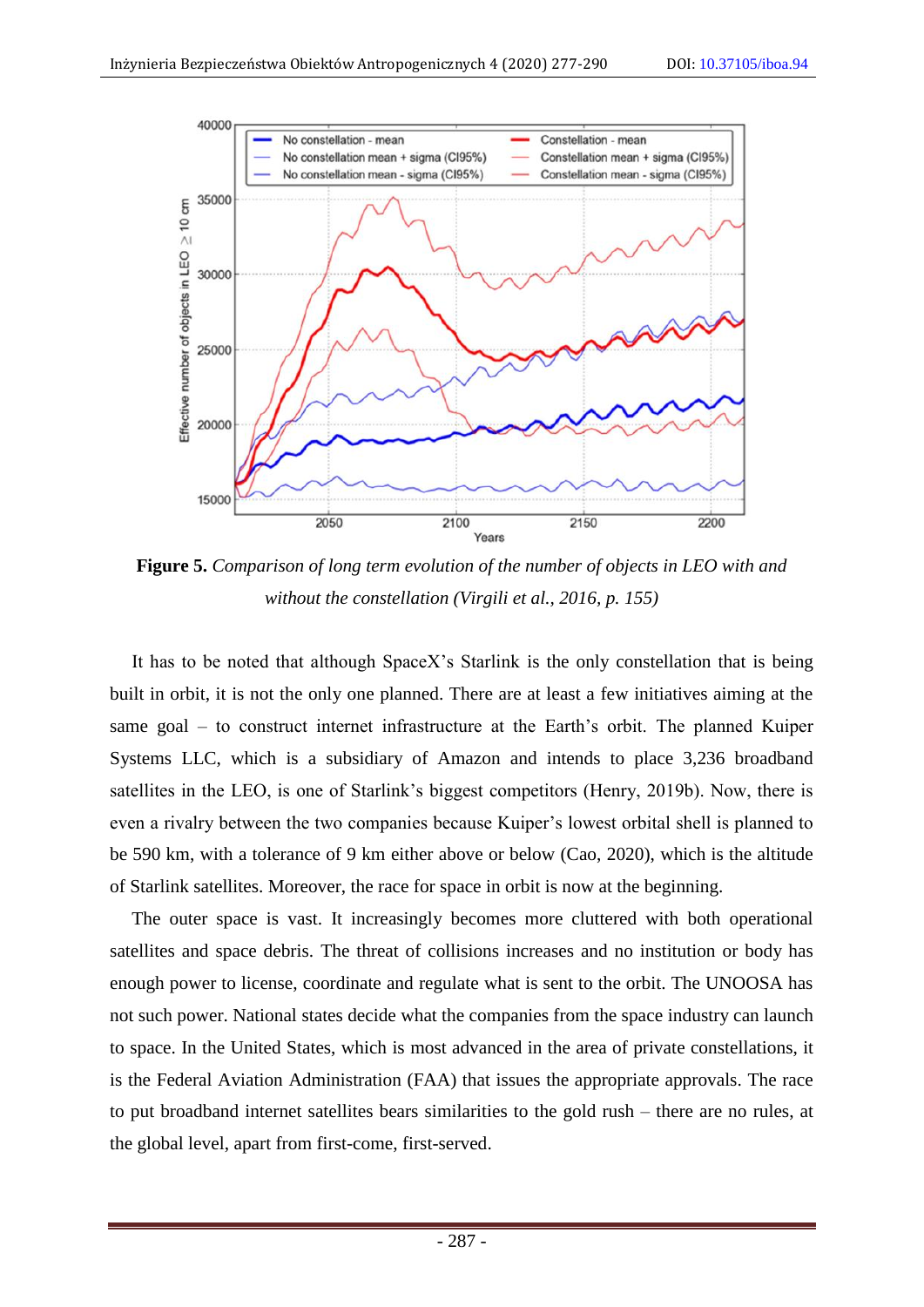## **CONCLUSION**

The goal of the paper was to provide argumentation that there is a correlation between the development of orbital satellite constellations and the growth of the risk of orbital collisions. The latter, known as the Kessler syndrome, bring forth a real threat for orbital infrastructure, and in consequence many safety and security systems on the ground. All the data and models confirm that the amount of space debris in the low Earth orbit increases and it will continue to do so to even more extent due to currently built internet providing satellite systems that consist of unprecedented numbers of orbital objects.

The process seems inevitable because it is driven by profit and not limited by any international regulations. The technology development and that it will be able to provide broadband internet access to remote areas is undoubtedly a positive thing. One should remember, however, that the space around the Earth, although vast, is not unlimited and the access to it should be globally regulated. The current geopolitical situation makes it close to impossible. That is why the public, having gained knowledge about the situation, should put the pressure on national and international space agencies, as well as private companies that launch artificial objects into space. It seems that nowadays, the sense of global responsibility is the only option to efficiently mitigate the growing threat of the Kessler syndrome in the Earth's low orbit.

## **REFERENCES**

- [1] Adilov, N., et al. (2018). An Economic ''Kessler Syndrome'': A Dynamic Model of Earth Orbit Debris. *Economic Letters, 166*, 79-82. DOI: https://doi.org/10.1016/j.econlet.2018.02.025
- [2] Bernat, P. (2018). Kosmiczne szczątki: przyczyny, zagrożenia, plany naprawcze. In A. Radomyski et al. (Eds.), *Wyzwania i rozwój obrony powietrznej Rzeczypospolitej Polskiej: Obronność RP XXI wieku* (433-442). Dęblin: Lotnicza Akademia Wojskowa.
- [3] Bernat, P. (2019). The Inevitability of Militarization of Outer Space. *Safety & Defense, 5(1)*, 49-54. DOI:<https://doi.org/10.37105/sd.43>
- [4] Boothby, B. (2017). Space Weapons and the Law. *International Law Studies, 93*, pp. 179-214.
- [5] Bourbonniere, M., and Lee, R.J. (2008). Legality of the Deployment of Conventional Weapons in Earth Orbit: Balancing Space Law and the Law of Armed Conflict. *European Journal Of International Law, 18(5)*, pp. 881-82.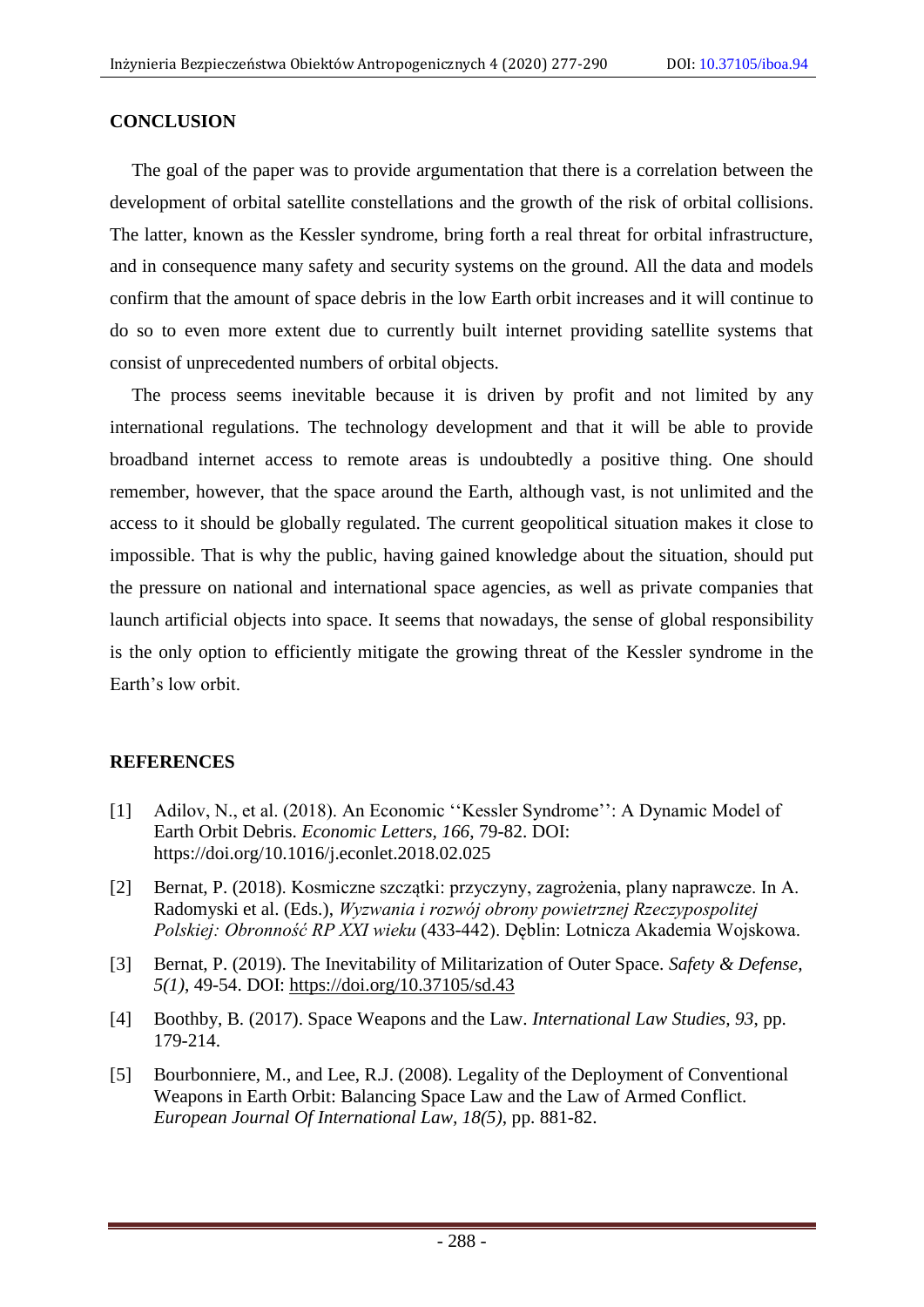- [6] Cao, S. (2020). The Race Between SpaceX's Starlink and Amazon Is Heating Up. *Observer*, 20.11.2020. Retrieved from [https://observer.com/2020/11/spacex-starlink](https://observer.com/2020/11/spacex-starlink-amazon-kuiper-fcc-orbit-altitude-rights/)[amazon-kuiper-fcc-orbit-altitude-rights/,](https://observer.com/2020/11/spacex-starlink-amazon-kuiper-fcc-orbit-altitude-rights/) 04.12.2020.
- [7] Drmola, J., and Hubik, T. (2018). Kessler Syndrome: System Dynamics Model. *Space Policy, 44-45*. DOI: 10.1016/j.spacepol.2018.03.003.
- [8] ESA (2017). *Space Operations. Space Debris: the ESA Approach*. Retrieved from [https://esamultimedia.esa.int/multimedia/publications/BR-336/offline/download.pdf,](https://esamultimedia.esa.int/multimedia/publications/BR-336/offline/download.pdf) 05.12.2020.
- [9] ESA (2020). *Space Debris by the Numbers*. Retrieved from [https://www.esa.int/Safety\\_Security/Space\\_Debris/Space\\_debris\\_by\\_the\\_numbers,](https://www.esa.int/Safety_Security/Space_Debris/Space_debris_by_the_numbers) 05.12.2020.
- [10] ESA (2020a). *Analysis and Prediction*. Retrieved from [https://www.esa.int/Safety\\_Security/Space\\_Debris/Analysis\\_and\\_prediction,](https://www.esa.int/Safety_Security/Space_Debris/Analysis_and_prediction) 03.12.2020.
- [11] ESA (2020b). *Space Debris User Portal*. Retrieved from [https://sdup.esoc.esa.int/,](https://sdup.esoc.esa.int/) 28.11.2020.
- [12] Henry, C. (2019a). SpaceX submits paperwork for 30,000 more Starlink satellites. *SpaceNews*, 15.10.2019. Retrieved from [https://spacenews.com/spacex-submits](https://spacenews.com/spacex-submits-paperwork-for-30000-more-starlink-satellites/)[paperwork-for-30000-more-starlink-satellites/,](https://spacenews.com/spacex-submits-paperwork-for-30000-more-starlink-satellites/) 06.12.2020.
- [13] Henry, C. (2019b). Amazon lays out constellation service goals, deployment and deorbit plans to FCC. SpaceNews, 08.07.2019. Retrieved from [https://spacenews.com/amazon](https://spacenews.com/amazon-lays-out-constellation-service-goals-deployment-and-deorbit-plans-to-fcc/)[lays-out-constellation-service-goals-deployment-and-deorbit-plans-to-fcc/,](https://spacenews.com/amazon-lays-out-constellation-service-goals-deployment-and-deorbit-plans-to-fcc/) 07.12.2020.
- [14] Ibrahim, R. (2020). Space Debris: Space Environmental Statistics. Orbofleet. Retrieved from [https://www.orbofleet.com/space-debris-space-environment-statistics/,](https://www.orbofleet.com/space-debris-space-environment-statistics/) 03.12.2020.
- [15] Jewett, R. (2020). 2020: A Year of Dramatic Change in the Satellite Industry. *Via Satellite*. Retrieved from [http://interactive.satellitetoday.com/via/december-2020/2020](http://interactive.satellitetoday.com/via/december-2020/2020-a-year-of-dramatic-change-in-the-satellite-industry/) [a-year-of-dramatic-change-in-the-satellite-industry/,](http://interactive.satellitetoday.com/via/december-2020/2020-a-year-of-dramatic-change-in-the-satellite-industry/) 08.12.2020.
- [16] Jones, H.W. (2018). The Recent Large Reduction in Space Launch Cost. *Proceedings of the 48th International Conference on Environmental Systems, Albuquerque, New Mexico*. Retrieved from [https://ttu](https://ttu-ir.tdl.org/bitstream/handle/2346/74082/ICES_2018_81.pdf?sequence=1&isAllowed=y)[ir.tdl.org/bitstream/handle/2346/74082/ICES\\_2018\\_81.pdf?sequence=1&isAllowed=y,](https://ttu-ir.tdl.org/bitstream/handle/2346/74082/ICES_2018_81.pdf?sequence=1&isAllowed=y) 10.12.2020.
- [17] Kessler, D.J. et al. (2010). The Kessler Syndrome: Implications to Future Space operations. *Advances in the Astronautical Sciences*, *137*, 47-62.
- [18] Kessler, D.J., and Anz-Meador, P.D. (2001). Critical Number of Spacecraft in Low Earth Orbit: Using Satellite Fragmentation Data to Evaluate the Stability of the Orbital Debris Environment. *Proceedings of the Third European Conference on Space Debris, 19 - 21 March 2001, Darmstadt, Germany*, pp. 265-272. Retrieved from [http://adsabs.harvard.edu/full/2001ESASP.473..265K,](http://adsabs.harvard.edu/full/2001ESASP.473..265K) 06.12.2020.
- [19] Kessler, D.J., and Cour-Palais, B.G. (1978). Collision Frequency of Artificial Satellites: The Creation of a Debris Belt. *Journal of Geophysical Research, 83(A6)*, 2637-2646.